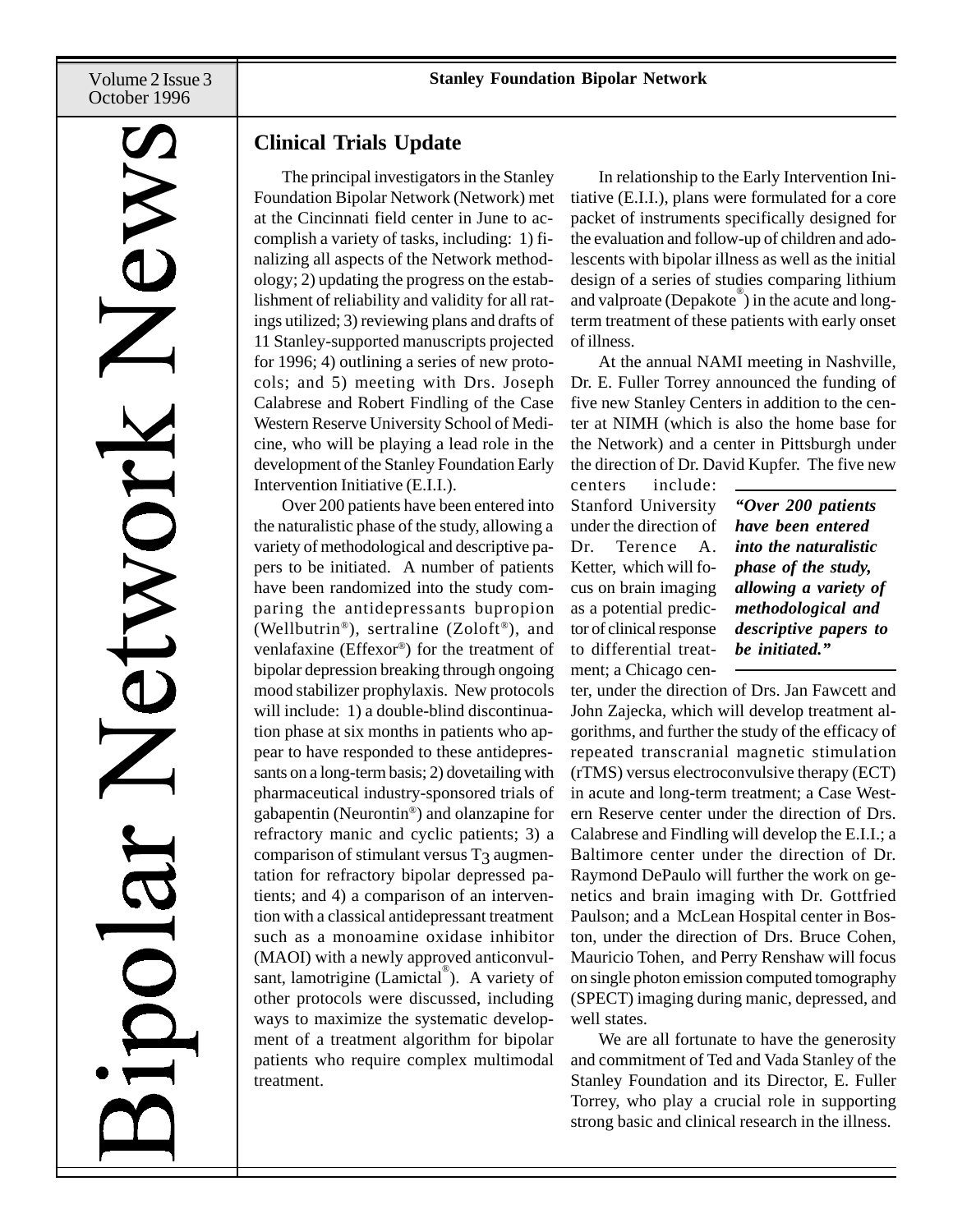**Editors-in-Chief: Robert M. Post Gabriele S. Leverich**

**Managing Editor: Robin M. Sadja**

**For communication or to be placed on the mailing list, please write or fax to:**

**Bipolar Network News c/o Stanley Foundation Bipolar Network 5430 Grosvenor Ln Suite 200 Bethesda, MD 20814 Phone: 1-800-518-SFBN (7326) Fax: (301) 571-0768**

**Internet address: stanley@sparky. nimh.nih.gov**

**Stanley HomePage: chief@sparky.nimh. nih.gov**

# **LIFE CHART**

# **Valproate Augmentation of Lithium in the Acute and Preventive Treatment of Recurrent Psychotic Bipolar Depressions**

The NIMH Life Chart Method (The LCM) continues to be adopted in many academic, clinical, and pharmaceutical settings as an effective way of monitoring the long-term course of bipolar and unipolar illness. The tracking of depressive and manic episodes and their response to treatment, depicted on the life chart in the form of a graph, assists in clinical decision making, promotes better management of the illness for the individual patient, and facilitates the study of the details of clinical response in larger numbers of patients at various research and clinical practice settings.

We have chosen this patient's life chart as part of our ongoing clinical case presentations to illustrate the efficacy of a mood stabilizer, valproate (Depakote®), for this patient in the acute treatment of her severe and disabling psychotic depressions and their long-term prevention. Once a response to an episode has been achieved, the goal is to maintain this response in the face of the recurrent, episodic nature of this illness. For some patients loss of treatment response to the maintenance medication(s) can be a difficult and painful experience with sometimes devastating impact on their own and their families lives. This life chart helps demonstrate that even in the face of a prolonged phase of rapid cycling incapacitating illness a complete and long-term remission can be achieved through the use of newer treatment modalities such as the anticonvulsants, either alone or in this instance as augmentation of a formerly unsuccessful treatment regimen.

The life chart presented in this issue depicts the continuous cycling course of a patient with Bipolar I disorder. Her illness was previously responsive to ECT for her long, psychotic, postpartum depression in 1964 (not illustrated). When her illness re-occurred after 12 years in 1977 in the form of a severe manic episode and two depressive episodes which were again acutely responsive to ECT (also not shown in this life chart), she became a good prophylactic responder to lithium and remained well for 5 years on the drug. However, 4 years after discontinuing lithium treatment her illness re-emerged unrelentingly in 1986 (see fig.) in the face of significant life stress. The episodes were now unresponsive to the reinstitution of lithium, adjunctive neuroleptics, and minor tranquilizers. It can only be speculated whether she might have remained well if she had stayed on her lithium prophylaxis, as discussed in the life chart in the first BNN issue (Vol.1, issue 1, 1995). One can also only speculate whether buspirone (Buspar®) may have contributed to the onset of three years of continuous cycling between moderate manias and severe depressions, a phenomenon that is more closely associated with typical tricyclics in approximately one fifth of bipolar patients.

A trial of carbamazepine (Tegretol®), alone and in combination with lithium, instituted during her NIMH hospitalization, was effective in reducing the amplitude of the manias but had no impact on the severe recurrent delusional depressions the patient was experiencing. When carbamazepine was discontinued and valproate (Depakote®) was added to the lithium, the patient started to get better. The remaining hypomanias and her profound depressions improved, and she soon experienced a complete and sustained remission for the first time in five years. Discharged on valproate, lithium,  $T_4$  (Synthroid®) and a small dose of trifluoperazine (Stelazine®) which was discontinued shortly after discharge, the patient has continued to do well from mid-1990 until the present (1996). She slowly resumed work, first as a volunteer, then on a part-time basis, and has now returned to fulltime employment in a rewarding position.

This patient's course of illness again illustrates that the illness can progress from episodes far apart (1964, 1977) to periods of continuous cycling, to which interruption of prophylactic treatment may have contributed. The patient had an excellent response for both mania and severe psychotic depressions to the combination of two mood stabilizers (valproate and lithium) when lithium with neuroleptics and with carbamazepine had not been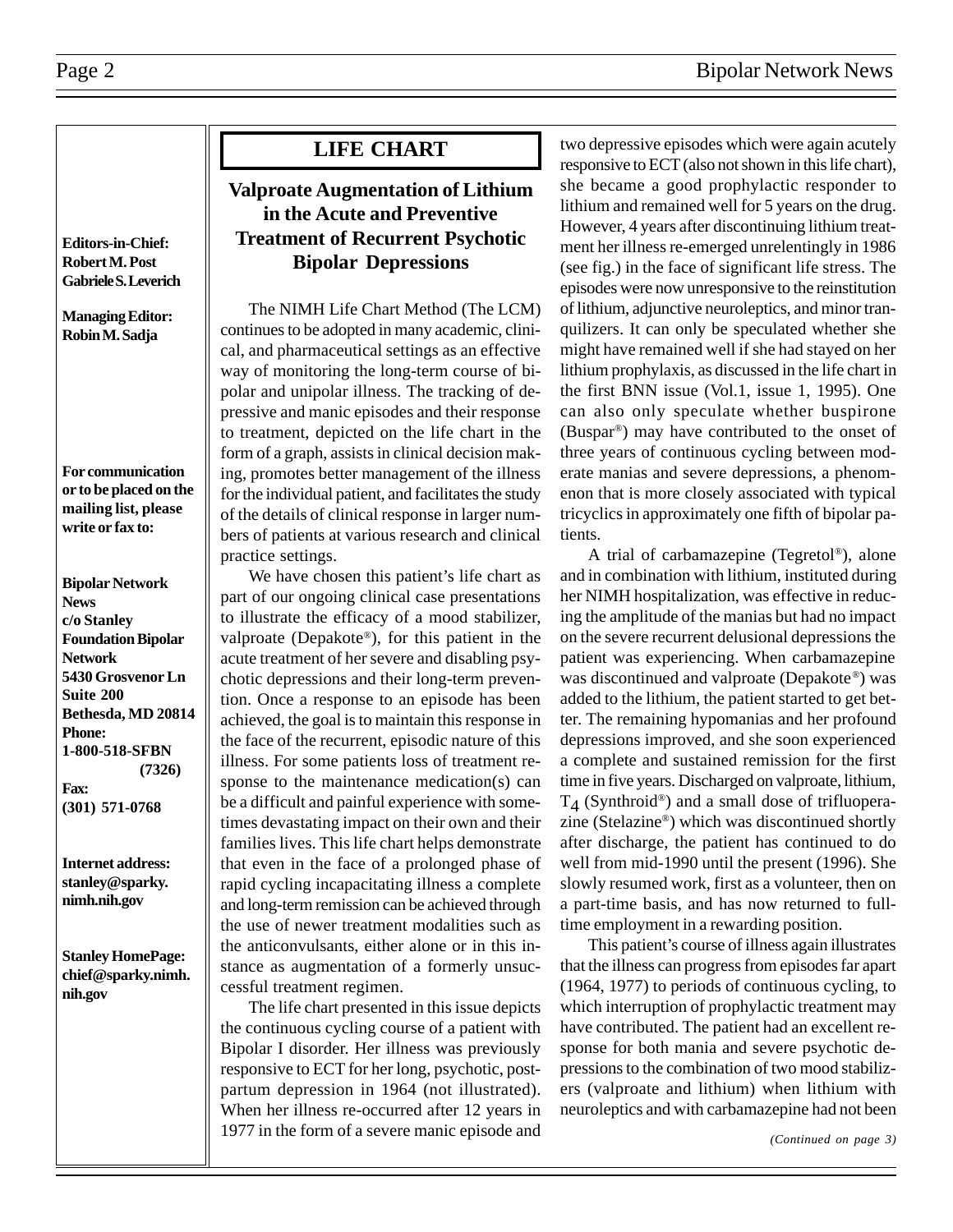# **VALPROATE AUGMENTATION OF LITHIUM-REFRACTORY BIPOLAR ILLNESS**



### *(Continued from page 2)*

helpful. The approach of combination therapy with two mood stabilizers instead of antidepressants even for incapacitating depressive episodes in this bipolar patient, reduced and arrested the cycling. Susan McElroy and Paul Keck, both principal investigators at the Stanley Foundation Cincinnati site, and Jan Fawcett (Chicago) and Joseph Calabrese (Cleveland) have all described valproate's efficacy in the open treatment of rapidly cycling bipolar patients who were refractory to lithium and open carbamazepine. The literature review of 16 uncontrolled studies using valproate (McElroy et al, 1992) suggests that valproate may be an effective agent in the treatment of mania, especially dysphoric mania, rapid cycling, and in some psychotic disorders. The FDA has recently approved Depakote® for the treatment of acute mania (until now only lithium had received such approval), and some uncontrolled studies report its efficacy in the treatment of bipolar depression confirming our own findings at NIMH (see also BNN vol.1, issue 2) in a smaller subgroup of patients.

The arrival of two anticonvulsants in the last 15 years, carbamazepine (Tegretol®) and valproate (Depakote®), has significantly changed the current treatment approach to bipolar disorder, particularly for lithium refractory bipolar illness. The advent of two additional anticonvulsants, gabapentin (Neurontin®) and lamotrigine (Lamictal®) may further advance the effective management of this biphasic recurrent illness, although much continued work is required to further define the nature, completeness, and predictors of their possible response in bipolar patients. The complete remission illustrated here in the life chart helps reinforce the hopeful message that even a long phase of incapacitating illness does not preclude a complete response to different agents or their combination for the acute and long-term treatment of bipolar disorder.

### Reference

[McElroy, S. L., Keck, P. E. Jr., Pope, H. G., Hudson, J. I. \(1992\).](http://www.ncbi.nlm.nih.gov:80/entrez/query.fcgi?cmd=Retrieve&db=PubMed&list_uids=1541717&dopt=Abstract) [Valproate in the treatment of bipolar disorder: literature review and clini](http://www.ncbi.nlm.nih.gov:80/entrez/query.fcgi?cmd=Retrieve&db=PubMed&list_uids=1541717&dopt=Abstract)cal guidelines. *[J Clin Psychopharmacology](http://www.ncbi.nlm.nih.gov:80/entrez/query.fcgi?cmd=Retrieve&db=PubMed&list_uids=1541717&dopt=Abstract)* 12(Suppl. 1): 42S - 52S.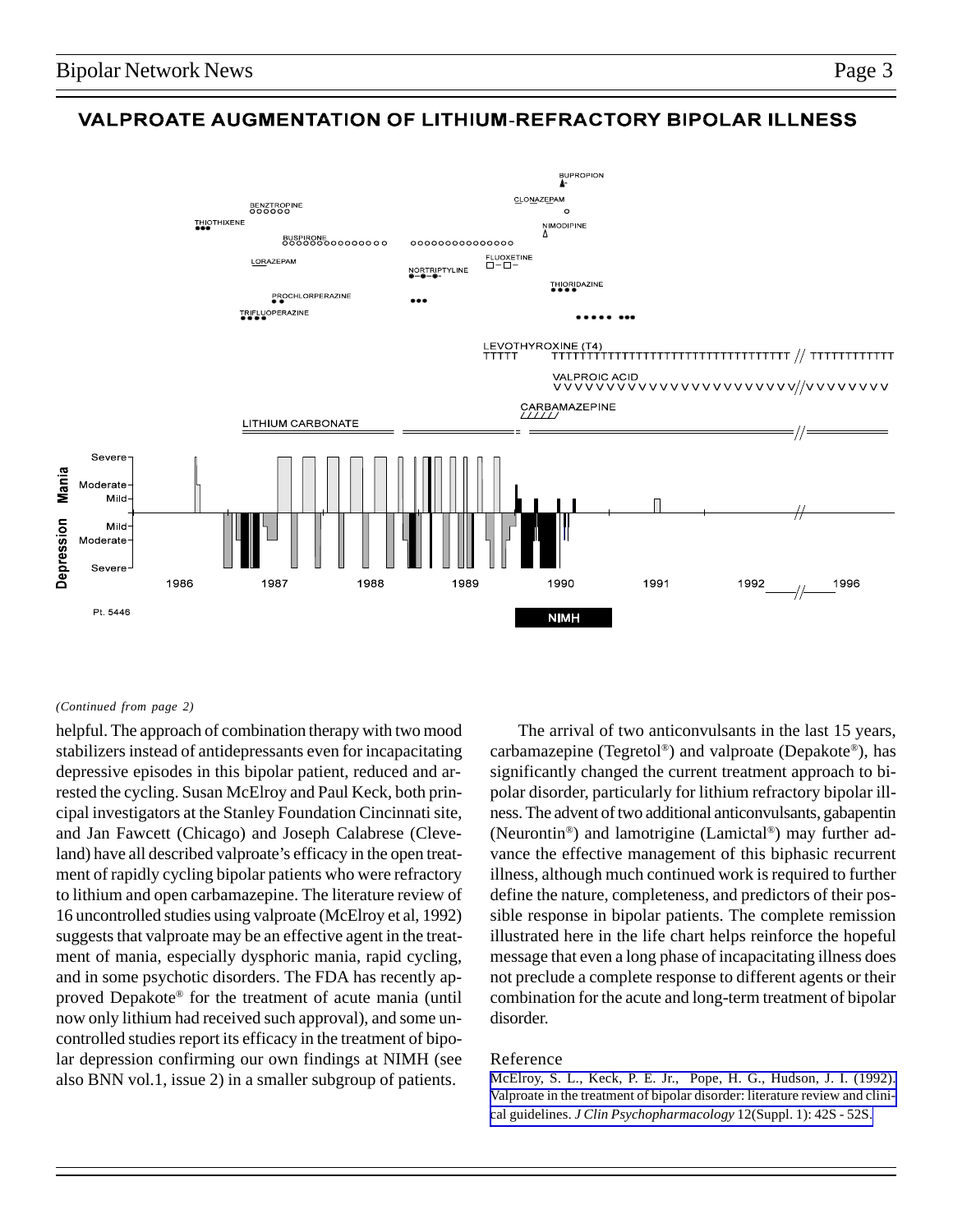# **MEETING HIGHLIGHTS**

# **Summary of the Conference on the Safety of rTMS**

In a previous issue of the BNN (Vol. 1, issue 3), we reported on preliminary evidence of the efficacy of repeated transcranial magnetic stimulation (rTMS) in two of the six refractory depressed patients.

A second study by George et al in our laboratory comparing two weeks of active rTMS to sham rTMS was presented at the 1996 meeting of the American Psychiatric Association, and this study showed statistically significant improvement in the active rTMS phase compared with the sham rTMS phase. A study by [Pascual-](http://www.ncbi.nlm.nih.gov:80/entrez/query.fcgi?cmd=Retrieve&db=PubMed&list_uids=8684201&dopt=Abstract)[Leone et al \(1996\)](http://www.ncbi.nlm.nih.gov:80/entrez/query.fcgi?cmd=Retrieve&db=PubMed&list_uids=8684201&dopt=Abstract) reports successful antidepressant effects in 11 of 17 endogenously depressed patients with psychotic symptomatology following left prefrontal stimulation but not with right or vertex stimulation. Belmaker et al reported improvement in posttraumatic stress disorder (PTSD) symptomatology with single trains of TMS stimulation (i.e., at a very low frequency). In none of these studies, with the exception of one patient in Pascual-Leone's study, did any patient experience a seizure. In that study, the patient had been exposed to 10 Hz stimulation and showed an initial positive effect, but as response dissipated and the patient was treated with tricyclic antidepressants (Pascual-Leone et al, 1996) in combination, a seizure was induced. These observations suggest the possible seizure lowering effect with antidepressants that has been observed on a spontaneous basis in epidemiological studies. They further suggest caution in the use of rTMS in patients with seizure-lowering medications as well. However, it should be noted that the induction of a major motor seizure is the intentional treatment modality of electroconvulsive therapy (ECT). Thus, the possible induction of a seizure with rTMS as an unwanted side effect should not be considered as problematic in the treatment of a depressed patient as in that of a normal volunteer, in whom a seizure could not have a beneficial effect.

Nonetheless, the occurrence of seizures in four normal volunteers exposed to stimulation near parameters previously thought acceptable for safety does highlight the potential for adverse outcomes and the need for careful assessment of thresholds, other safety measures, and adequate informed consent. To date, major cognitive and memory side effects have not been reported in the normal volunteer patient studies, although side effects need to be systematically assessed with a variety of more subtle tests of impairment in learning and memory.

Susan Weiss presented animal data on the inhibition of amygdala kindled seizures with low frequency "quenching" electrical stimulation administered through the same electrode. Kindling is the gradual appearance of full-blown seizures to a previously subthreshold stimulation, i.e., of the amygdala with 60 Hz stimulation for 1 second each day. If this is followed by quenching (1 Hz for 15 minutes) the animal never kindles. This lower frequency stimulation may be anticonvulsant rather than proconvulsant.

# **CLINICAL RESEARCH UPDATE**

# **Gene Watch: Progress Toward Identifying Neurobiological Vulnerability Markers**

As noted in a previous issue of the BNN (Vol. 2, issue 2) there are now well confirmed findings of genetic vulnerability to bipolar illness. The Berrettini [Thomas Jefferson University] / Gershon [NIMH] group were the first to report a [locus on chromosome 18](http://www.ncbi.nlm.nih.gov:80/entrez/query.fcgi?cmd=Retrieve&db=PubMed&list_uids=8016089&dopt=Abstract) that was associated with risk for bipolar illness. This was confirmed by the Stine-DePaulo (Johns-Hopkins University) group who, in addition, found that only inheritance from the father was located on this chromosome. These findings were subsequently replicated by the Berrettini/Gershon group. Although not yet confirmed, the DePaulo group believes chromosome 18 is associated with inheritance of bipolar II illness. Additionally, several groups have replicated a chromosome 21 finding and Berrettini and colleagues believe this is associated with maternal inheritance. Berrettini, Gershon, and DePaulo won the prestigious Selo Prize in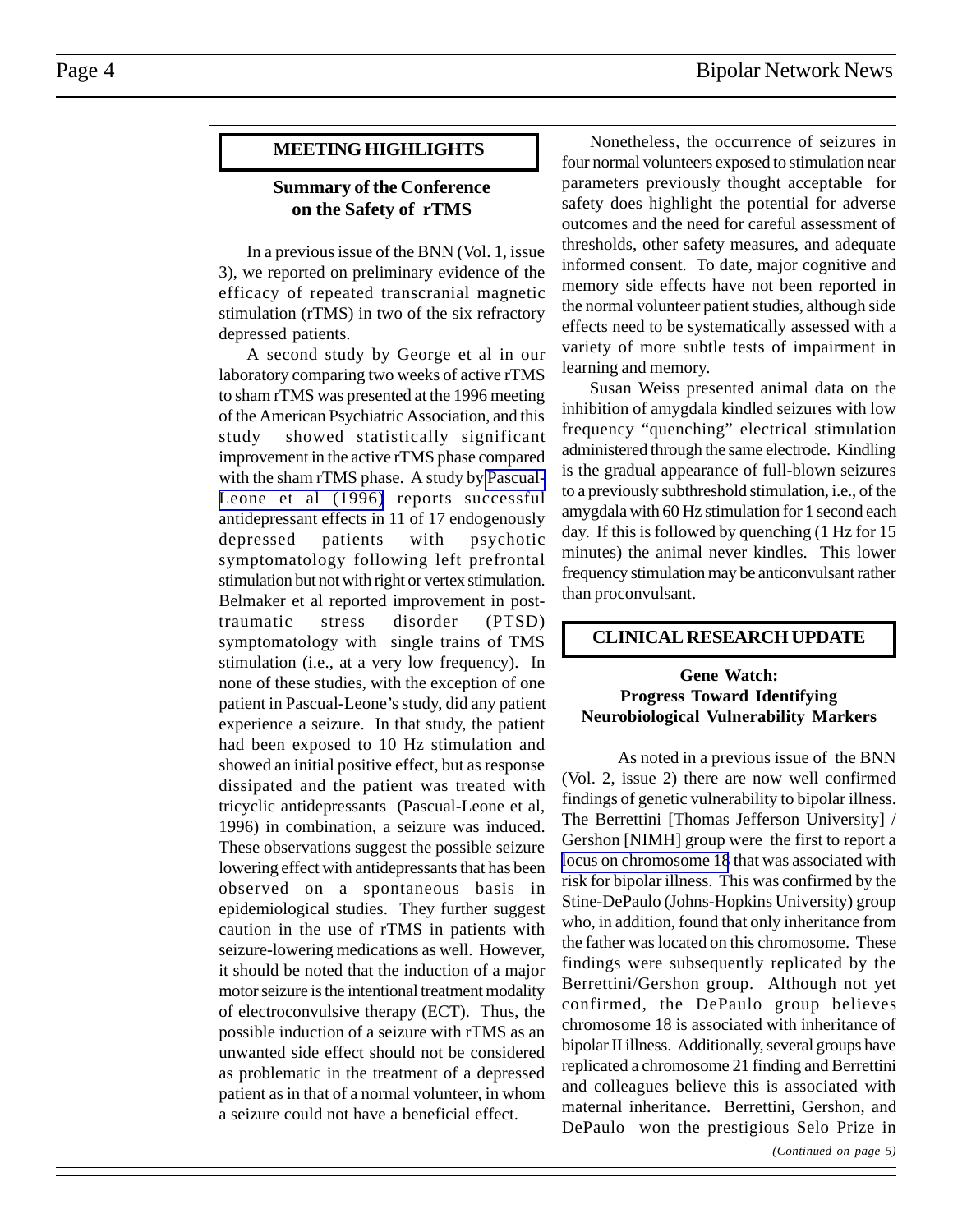# Bipolar Network News Page 5

### *(Continued from page 4)*

third replicated finding appears to be associated with the X chromosome, although the type of inheritance associated with the X chromosome has not yet been definitively identified.

Also noted in the BNN (Vol. 2, issue 2), Dr. John Kelsoe (University of California at San Diego) reported that the dopamine reuptake site, located on chromosome 5, may also be a vulnerability marker of bipolar illness and several other candidates have been identified as well, each of which requires additional replication and confirmation.

The field now has cleared the first hurdle replicating genetic vulnerability findings in multiple laboratories. These data, taken in conjunction with the now well-replicated findings of the neurobiological abnormalities in depressive illness,<sup>1</sup> presently provide unequivocal evidence of the genetic and neurobiological basis of bipolar illness, putting it on the same footing as many other medical illnesses. As such, this should markedly reduce stigma and, in parallel, lead to the same degree of insurance and reimbursement coverage for bipolar illness compared to other chronic recurrent illnesses in medicine, such as rheumatoid arthritis, epilepsy, arteriosclerotic cardiovascular disease, cancer, or diabetes.

This is all the more the case in relationship to recent data on the degrees of disability and the economic burdens of the illness, both of which are equal or greater than many of the other chronic medical illnesses and disabilities as mentioned in the reviews of Greenberg et al (*[Journal of Clinical](http://www.ncbi.nlm.nih.gov:80/entrez/query.fcgi?cmd=Retrieve&db=PubMed&list_uids=8270583&dopt=Abstract) Psychiatry* [54: 405-418, 1993\)](http://www.ncbi.nlm.nih.gov:80/entrez/query.fcgi?cmd=Retrieve&db=PubMed&list_uids=8270583&dopt=Abstract) and [Wyatt & Henter](http://www.ncbi.nlm.nih.gov:80/entrez/query.fcgi?cmd=Retrieve&db=PubMed&list_uids=7482006&dopt=Abstract) (*[Social Psychiatry & Psychiatric Epidemiology](http://www.ncbi.nlm.nih.gov:80/entrez/query.fcgi?cmd=Retrieve&db=PubMed&list_uids=7482006&dopt=Abstract)* 30: [213-219, 1995](http://www.ncbi.nlm.nih.gov:80/entrez/query.fcgi?cmd=Retrieve&db=PubMed&list_uids=7482006&dopt=Abstract)).

\_\_\_\_\_\_\_\_\_\_\_\_\_\_\_\_\_\_\_

# recognition of their ground-breaking work. Finally, a **AROUND THE NETWORK**

Ralph Kupka, M.D. (left) and Willem Anton Nolen, M.D., Ph.D. (right) head the Stanley Foundation Bipolar Network field center in Utrecht, the Netherlands. This field center was recruited into the Network for two reasons. First was Drs. Nolen's and Kupka's expertise in clinical trials methodology in the recurrent affective disorders, and the second was the availability of many drug treatments in Europe substantially earlier than in the U.S. such as the Reversible Inhibitors of Monoamine Oxidase type A (RIMAs).

Dr. Nolen is uniquely qualified to head the Utrecht field center. He conducted initial pioneering studies in patients with recurrent unipolar illness. These studies assessed the comparative efficacy of tricyclic antidepressants (TCAs) with different mechanisms of action in order to test the noradrenergic versus serotonergic subgroup hypotheses and to identify possible subgroups of patients with differential responsivity using crossover designs. Study of this topic and use of this methodology was a substantial advance over previous comparative trials which typically used antidepressants with relatively similar mechanisms of action. Dr. Nolen also conducted the first double-blind study with the classical monoamine oxidase inhibitor (MAOI) tranylcypromine (Parnate®) in refractory depression, and performed early work in bipolar illness comparing carbamazepine (Tegretol®) and lithium in refractory bipolar patients.

It is with much good fortune that, in 1993, Dr. Nolen changed jobs and moved to Utrecht where his major research interest returned to bipolar disorders, and he has now completed

<sup>&</sup>lt;sup>1</sup> Some of the well-replicated neurobiological findings in depression include: decreased frontal blood flow and cerebral hypometabolism on PET scans, often correlated with the severity of depression and evidence of medio-temporal and limbic system dysfunction on PET and SPECT as well; evidence of peptide alterations including increases in CRH and TRH, as well as the well recognized findings of blunted TSH response to TRH, blunted ACTH response to CRF, and the associated hypercortisolemia; decreases in CSF somatostatin; evidence of increased physical size of pituitary and adrenal glands, as well as evidence of structural alterations on a variety of brain imaging techniques including an increased incidence of periventricular hyperintensities, as revealed by  $\mathrm{T}_\mathrm{2}$  weighted MRIs, particularly in bipolar I individuals.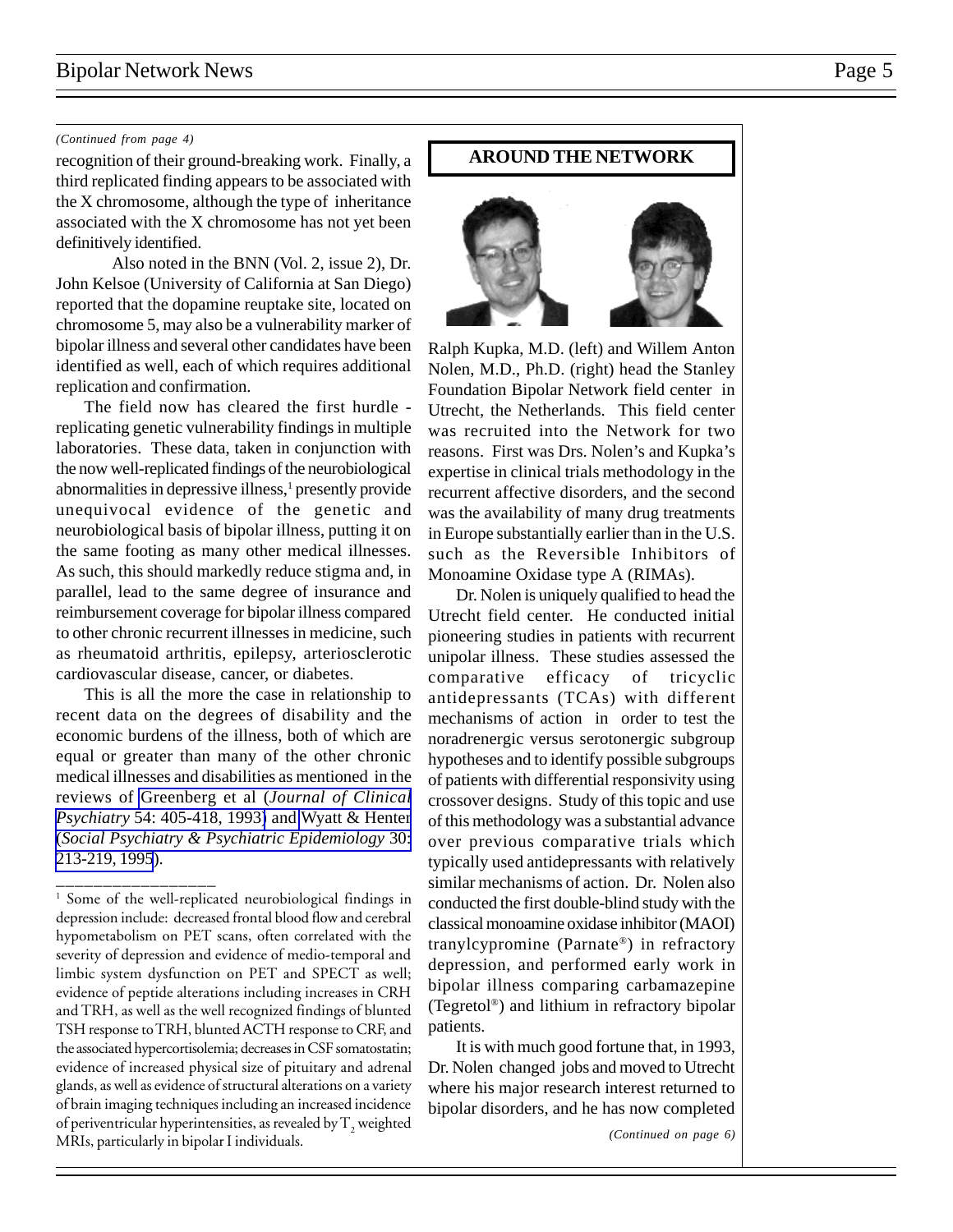### *(Continued from page 5)*

a major double-blind study comparing lithium and carbamazepine (Tegretol®) as well as a variety of other pharmacological trials. He has published more than 118 papers and has edited several books.

Dr. Nolen's methodological expertise is extremely valued in the Network and not only has he made crucial suggestions in the basic formulation of Network strategies, but is involved in the design of a variety of new clinical trials. For example, he will be taking a lead in the protocol comparing the effects of lamotrigine (Lamictal®) and MAOIs in refractory depression. Dr. Nolen will also play a key role in developing the Early Intervention Initiative for children and adolescents with early-onset bipolar illness to determine if the illness can be prevented from fully emerging or progressing.

In most of these endeavors, Dr. Nolen is joined by Ralph Kupka, M.D. who also brings extensive experience in the psychopharmacology of bipolar illness to the Network. Dr. Kupka is particularly interested in the differential presentations of the illness and how patterns and subtypes (such as those with rapid cycling) not only evolve over time, but also are associated with differential response to medications.

Drs. Nolen and Kupka are expanding their Network studies to a wide group of clinicians interested in participating in Network level-III studies (randomized but open) so that treatment outcome can be studied in a larger number of patients. The Network is indeed fortunate to have two such experienced and caring clinicians and expert methodologists in its founding group.

### **CONSUMER CORNER**

# **Field Center News**

*by Debbie Miller, M.S.W.*

In April 1996, the Stanley Foundation Bipolar Network's Los Angeles field center began a monthly series of evening lectures designed to meet the needs of Network participants and their families. The series which is open to all SFBN participants and their significant others and families, was launched with a lecture titled "Bipolar Disorder: An Overview," presented by Lori Altshuler, M.D., and Michael Gitlin, M.D., both of the UCLA Neuropsychiatric Institute. Drs. Altshuler and Gitlin provided a comprehensive overview of Bipolar Disorder, including the most up-to-date information on its course, symptomatology, and treatment. The lecture discussion was well-attended by SFBN participants, whose feedback on the evening was extremely positive.

The May lecture titled "Community Resources for People with Bipolar Disorder," was presented by guest lecturer Susan Dempsay, Executive Director of "Step Up on Second", a local social/ vocational/education rehabilitation center for people with a history of mental illness. Ms. Dempsay's talk, which gave participants the opportunity to ask questions about community resources based on their individuals needs, was also very well received by attendees.

To choose topics for these monthly lectures, Network clinicians polled SFBN participants both informally and by questionnaire in order to gain a clearer understanding of their needs as individuals and as a group. The June lecture, presented by Dr. Jennifer Christian-Herman, focused on bipolar disorder and family relationships. Subsequent talks will center on such topics as returning to work following an episode, bipolar disorder and social/ professional relationships, and topics specific to different age groups, life situations, and transitions. It is the hope of Network staff that SFBN participants will find the talks educational and helpful in numerous ways, and will use these lectures as a forum for sharing concerns with other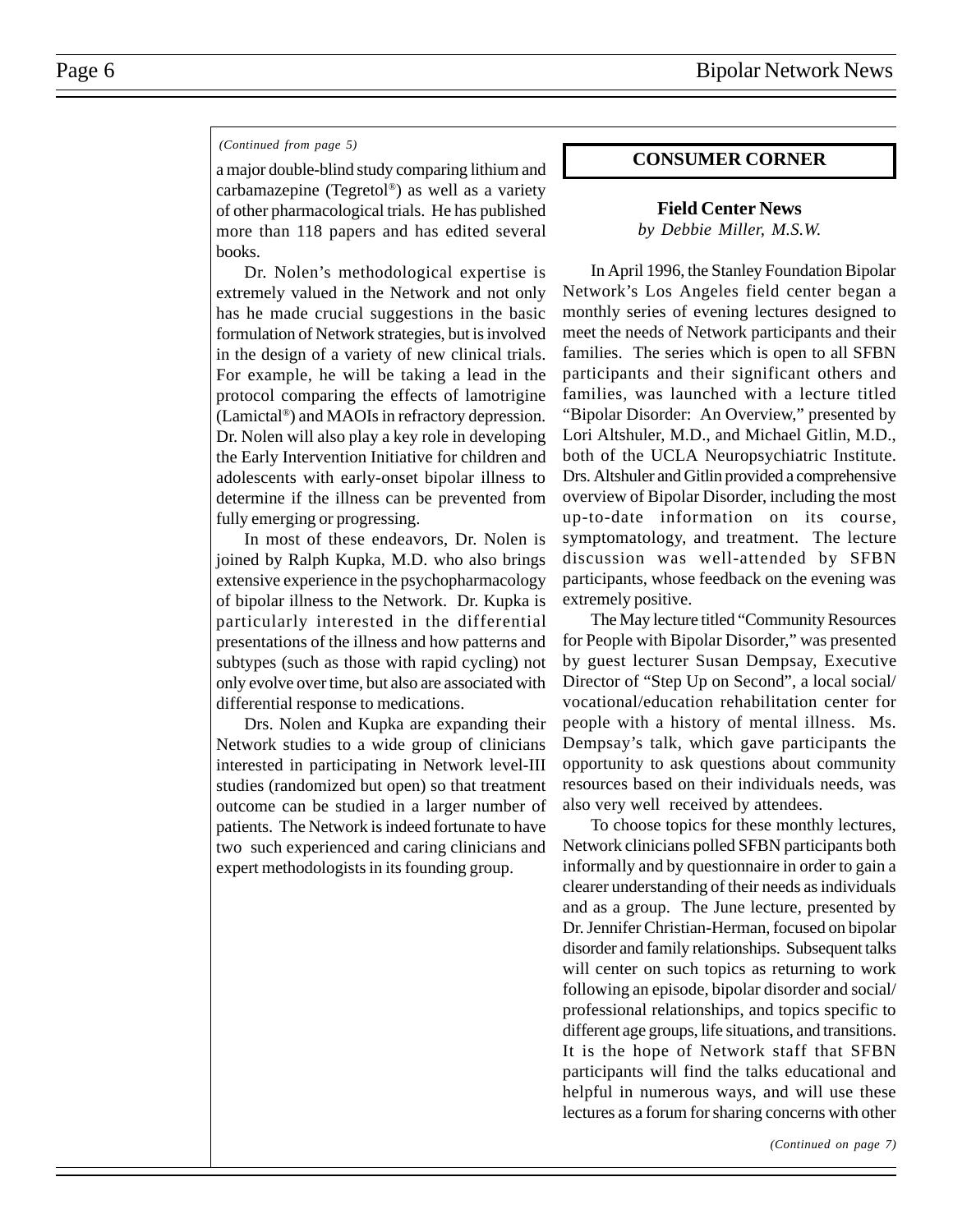### *(Continued from page 6)*

participants, offering suggestions based upon individual experiences, and gaining a sense of community with other Network members.

For information on the SFBN Los Angeles field center lecture series, please call (310)-794- 9912.

### • **Patient Recruitment** •

- Patients with unipolar or bipolar depression are being sought as research participants in a trial of non-convulsant brain stimulation with rTMS and other protocols noted below:

The Biological Psychiatry Branch of the National Institute of Mental Health (NIMH) is looking for patients with unipolar or bipolar illness interested in participating in NIMH treatment protocols.

We currently have opportunities in both outpatient and inpatient studies examining the efficacy of repetitive transcranial magnetic stimulation (rTMS) in the treatment of depression. This involves electrical stimulation of the brain (induced by a magnet) without producing a seizure (see Vol. 1, issue 3, and "Meeting Highlights" this issue, for details).

We are also investigating the mood stabilizing effects of the anticonvulsants lamotrigine (Lamictal®) and gabapentin (Neurontin®).

We are seeking patients aged 18-75 without a history of seizures or current active alcohol or substance abuse.

If interested in the rTMS protocol, please call Dr. John Little at (301) 402-2293. If interested in the clinical trials studying the effects of anticonvulsants in the treatment of mania or depression, call Dr. Bob Dunn at (301) 402-2293 or call (301) 496-6827 for more information.

# • **Good Lithium** • **Responders Sought**

-Recruitment of volunteers who have responded well to lithium for at least five years

We are seeking to identify characteristics of bipolar illness associated with a good response to lithium. If you have been taking lithium and have been well for 5 or more years, please call Nancy Palmer at: (301) 496-6827 or write for a questionnaire survey to: NIMH/BPB, 10/3N212, 10 Center Dr, MSC1272, Bethesda, MD 20892-1272.